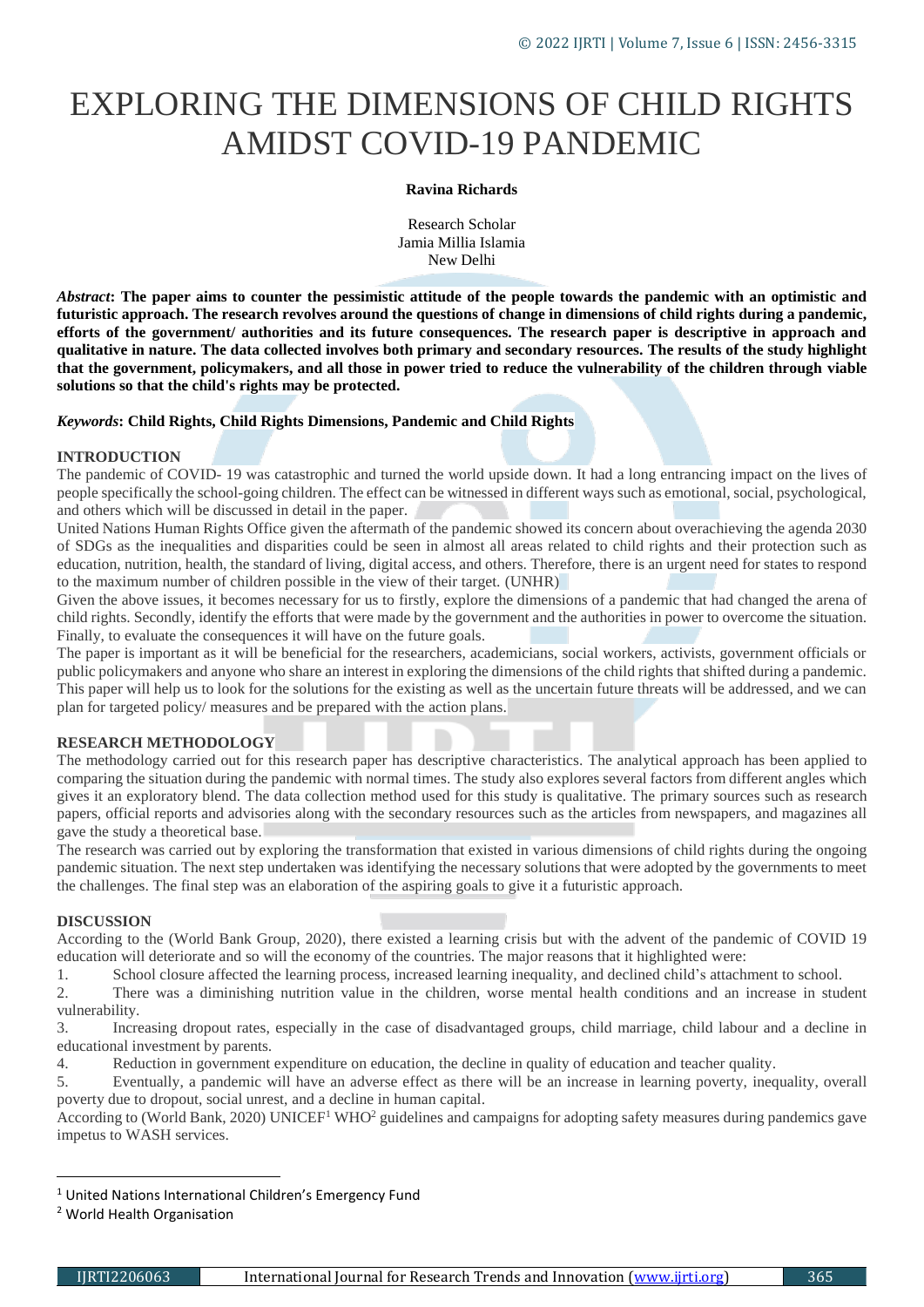UNICEF helped many Indian states in attaining WASH responses with the collaborative effort of the government partners, NGOs, and private sectors through CSR<sup>3</sup> initiatives. In the beginning, it was difficult for line ministries to understand and implement the health responses led by the government during policy advocacy. Gradually things got better when various other actors started to join in reaching the targeted beneficiaries by providing the WASH services. (UNICEF, 2021)

# **KEY IMPACT OF PANDEMIC ON THE DIMENSIONS OF CHILD RIGHTS**

# **Nutritional Rights:**

The Mid-Day Meal scheme was launched in India to combat the dropout rate, nutritional demand, and deficiencies in the children so that they can have internal strength that will help them to grow, develop and focus on the learning process. The nutritional value in the school going children was low and there was a dire need to reach the beneficiaries through this scheme but with the emergence of the pandemic of COVID-19, there is a decline in the trend. Therefore, several states adopted different strategies such as providing dry rations to the targeted children with the support of volunteers, Anganwadi workers, village workers, NGOs etc. (Devikrishna N B, 2021)

## **Digital Service Rights:**

Digital Payment Index which reflected the use of digital mode for the transaction saw a significant change seen from 2019-to 2021. From Fig.1, we can say that it was only after the emergence of a pandemic that the people became more aware of the digital facilities and started using mobile for their basic services. (Behera, 2021)



In this process, the entire family including the children who usually help parents with technical issues became aware of the technology and diverse services that they could avail themselves of without the help of an intermediary person.

As the use of digital transactions increased so was the digital frauds through Phishing, QR code/ UPI frauds, and card scams all related to online modes of payment. Children spent more time on online games and got trapped in this vicious cycle. The unemployment, loss of job along with online scams led to a monetary crisis in the family which made them unable to pay school fees and deprived students of educational opportunities. (Vijayakumar, 2021).

From time-to-time awareness and cautions/ warnings were circulated via SMS, advertisements, and emails to alert the citizens, especially children about the issue.

The digital platforms such as Aarogya Setu, UMANG, E-office, and several others were proactively used during the pandemic which gave technological strength to the country to overcome the hurdles that the COVID – 19 offered (ETGovernment, 2020). This is a step toward a fair, transparent and accountable government that create honest citizens for the future.

## **Rights for clean & hygienic environment**

## WASH  $4$  is emphasised by SDG<sup>5</sup> No 6 as a public issue and it is the responsibility of the school to ensure that this scheme is taken care of properly.

Swatch Bharat Abhiyan which was launched in 2014 shares the same vision and attained enormous success since the beginning of the scheme. But during the pandemic, it all went deeper into the roots as the children at an individual level along with family and finally the nation started being aware of the ways to maintain hygiene, cleanliness, and precautions to be taken at home and other places. The children and their families started using masks, sanitisers, use of disinfectants, washing hands etc were inculcated in their daily routine (The Economic Times, 2020). This is a step toward healthy, safe, and good sanitation practices for the child rights arena.

**.** 

<sup>&</sup>lt;sup>3</sup> Corporate Social Responsibility

<sup>4</sup> Water, Sanitation and Hygiene

<sup>5</sup> Sustainable Development Goals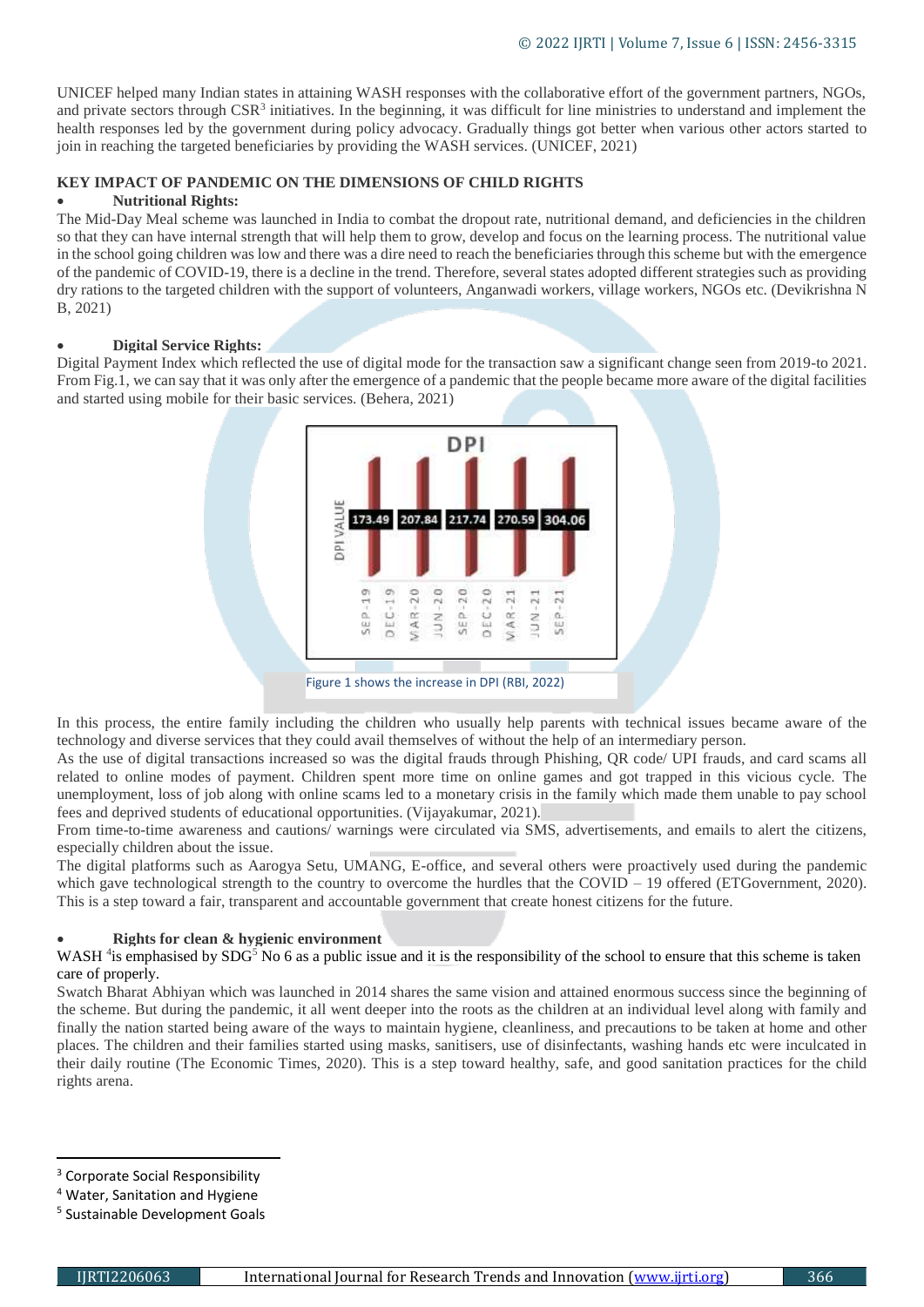# **Online Education**

The Indian Education system since the beginning was based on the traditional way of teaching which is the offline mode of education while in the countries like Singapore and Norway online education and blended education existed which helped them cope more positively with the educational needs of the students. The e-content such as recorded lectures, modules, e-books, and online presentations are a part of their academic practices while in India the entire pedagogy was offline and the digital divide deprived the Indian students of the practices and connection to the global education. With the emergence of the pandemic, the education system was at a halt for a certain period then gradually it paced with time and Indian academicians, researchers, teachers, policymakers, and content makers as ways out and developed how they could switch to online mode. The first step towards it was to provide the children with digital gadgets at subsidized prices.

The online platforms which already existed in the domain but were never so popular to be used for regular education got a chance to be practised and revised. The educational online tools such as SWAYAM portal, SWAYAM PRABHA, OLABS, PRAGYATA, Google classroom, Shiksha Vani, Virtual Labs etc. were used for impactful learning. The audio-visual has always been considered the best way for the learner to be attentive and grasp the topic easily without putting much pressure on their brains in the process of learning. Thus, it helped them learn in a better way. Now at least India started working on its electronic resource creation so that we can be prepared for a further future situation like that of the existing Pandemic of COVID 19.

Despite, so many benefits it had its repercussions as the children were exposed to cyber threats and ways were to be identified to sort this problem at hand by creating good cyber security.

## **Psychological Dimension**

Online education was adopted as a remedy to deal with educational needs. The platforms such as zoom video conferencing, Microsoft Team, WhatsApp, Google Meet etc were used to overcome the learning obstacles but it led to issues such as strain, dryness, redness, itching in the eyes and poor sight due to long lectures online. Headache and fatigue were the other issues that were witnessed. A certain section of students faced psychological issues such as stress, hyperactivity, anxiety, depression, loneliness, and feeling of being isolated due to the restricting environment.

### **Social Dimension**

According to Aristotle, man is a social animal by its nature. The students missed the part of being socially free. Children do not like to be restricted as they are free birds who wish to laugh, play, study, and develop by socializing with others in their family, neighbourhood, community, society, schools etc.

The school administration took notice of the existing situation and introduced co-curricular activities such as yoga, painting, cooking, music, dance, plays, video making, developing games through coding etc. Thus, learning was made interesting to overcome boredom.

### **Access to Institutions**

There is again another dimension to this situation as well. There existed a certain section of the children who did not pay much attention to studies as they were unable to attend school and tuition for their studies. They did not have internet access or connectivity issue or devices to attend classes online. As a result, children spent their entire time playing, eating, and watching TV. In this case, the parents were very worried about their future and kept complaining that their child has become a worse performer during the pandemic phase. (Jim Soland, 2020)

### **CONCLUSION**

The paper can be concluded after exploring the dimensions of child rights that changed during a pandemic, identifying the efforts of the government /people in power and evaluating its future consequences, with the fact that even though the hardship of the pandemic was extensive still efforts were made to cope with the given circumstances of a pandemic. The scope of the paper is high as it has opened the doors for futuristic approaches and ways to look at possible threats in the future and be prepared for the same so that the vulnerability of the children could be reduced, and child rights may be protected in all ways.

### **REFERENCES**

Behera, S. (2021). Covid-19 pandemic considerably accelerated adoption of digital payments in India: RBP Finivis. Financial Express. Retrieved March 2022, from https://www.financialexpress.com/industry/banking-finance/covid-19-pandemicconsiderably-accelerated-adoption-of-digital-payments-in-india-rbp-finivis/2302531/

Devikrishna N B, N. M. (2021, September). Pandemic and the Missing Midday Meals. Economic & Political Weekly, 56(36). Retrieved March 2022, from https://www.epw.in/journal/2021/36/letters/pandemic-and-missing-midday-meals.html

ETGovernment. (2020). Digital India has stood the test of time during Covid-19 pandemic outbreak: Pres. The Economic Times. Retrieved March 2022, from https://government.economictimes.indiatimes.com/news/digital-india/digital-india-has-stood-the-testof-time-during-covid-19-pandemic-outbreak-president-ram-nath-kovind/80029100

Jim Soland, M. K. (2020, May). The impact of COVID-19 on student achievement and what it may mean for educators. Brown Center Chalkboard. Brookings. Retrieved March 2022

RBI. (2022). Reserve Bank of India- Digital Payments Index. Reserve Bank of India. Retrieved March 2022, from https://www.rbi.org.in/Scripts/BS\_PressReleaseDisplay.aspx?prid=53123

The Economic Times. (2020). How COVID-19 gave Swatch Bharat a booster shot. The Economic Times. Retrieved March 2022 UNHR. (n.d.). Child rights and the 2030 Agenda for Sustainable Development in the context of the COVID-19 pandemic. UNHR. Retrieved March 2022, from http://www.ohchr.org/Documents/Issues/Children/ChildRights\_2030Agenda.pdf